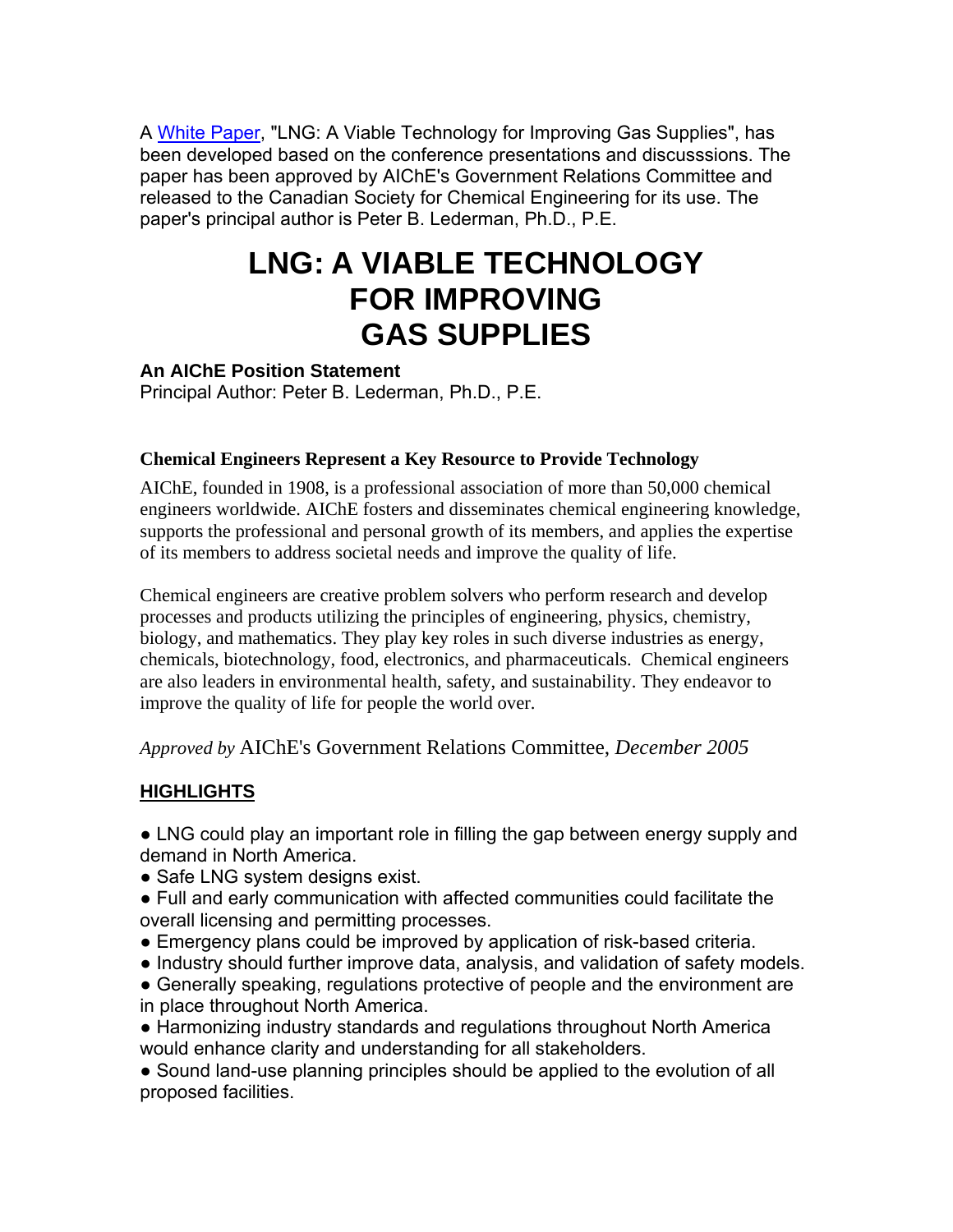## **INTRODUCTION**

The Canadian Society for Chemical Engineering and the American Institute of Chemical Engineers convened a technical conference to explore the critical technical, regulatory and institutional issues that impact the expansion of LNG facilities in North America. The conference brought together technical experts, regulators, citizens, non-governmental organizations (NGOs) and industry representatives to discuss key issues and make recommendations for a path or paths forward. This paper provides an overview of the conference findings and makes some recommendations for members of our profession and the industries we serve.

It is obvious that there are a number of stakeholder groups that have very strong interest in the development of LNG facilities. We, as technologists, must address the many concerns and interests of these diverse individuals and interest groups. LNG has been in the energy mix for more than four decades, but it has only recently come into the national and international spotlight. With increasing demand for LNG, there are a growing number of potential projects in North America. There are over 40 proposed projects in some stage of development compared to today's five major operating, storage and regasification facilities (excluding "peak shaving" facilities, which store surplus natural gas to be used to meet requirements at times of peak demand).

The economics of LNG are closely tied to power production. It is expected that North American demand for natural gas will outstrip conventional supplies within the next few years for a variety of reasons, but primarily because of increased demand for power generation and decreased domestic natural gas reserves. LNG can be a very competitive option for future supplies given the enormous foreign reserves.

The discussions and observations of the conference can be analyzed through four primary stakeholder communities. The four—the regulatory, industrial, citizen, and environmental NGO communities--are all concerned with the same issues. That is, how to ensure that the industry develops in a safe, economically sound manner that incorporates the concerns of local citizens and environmental groups into the growth model. The four groups approach these needs from differing perspectives, but do appear to be more than willing to listen to and work with each other.

It is important to continue to emphasize the proper management of safety to maintain the safety record the industry has achieved. This is important for all stakeholders. Many factors drive safety at an LNG terminal including siting, design, construction, and operation. Innovative approaches to all these phases, especially in offshore and "cold climate" facilities, need to be pursued.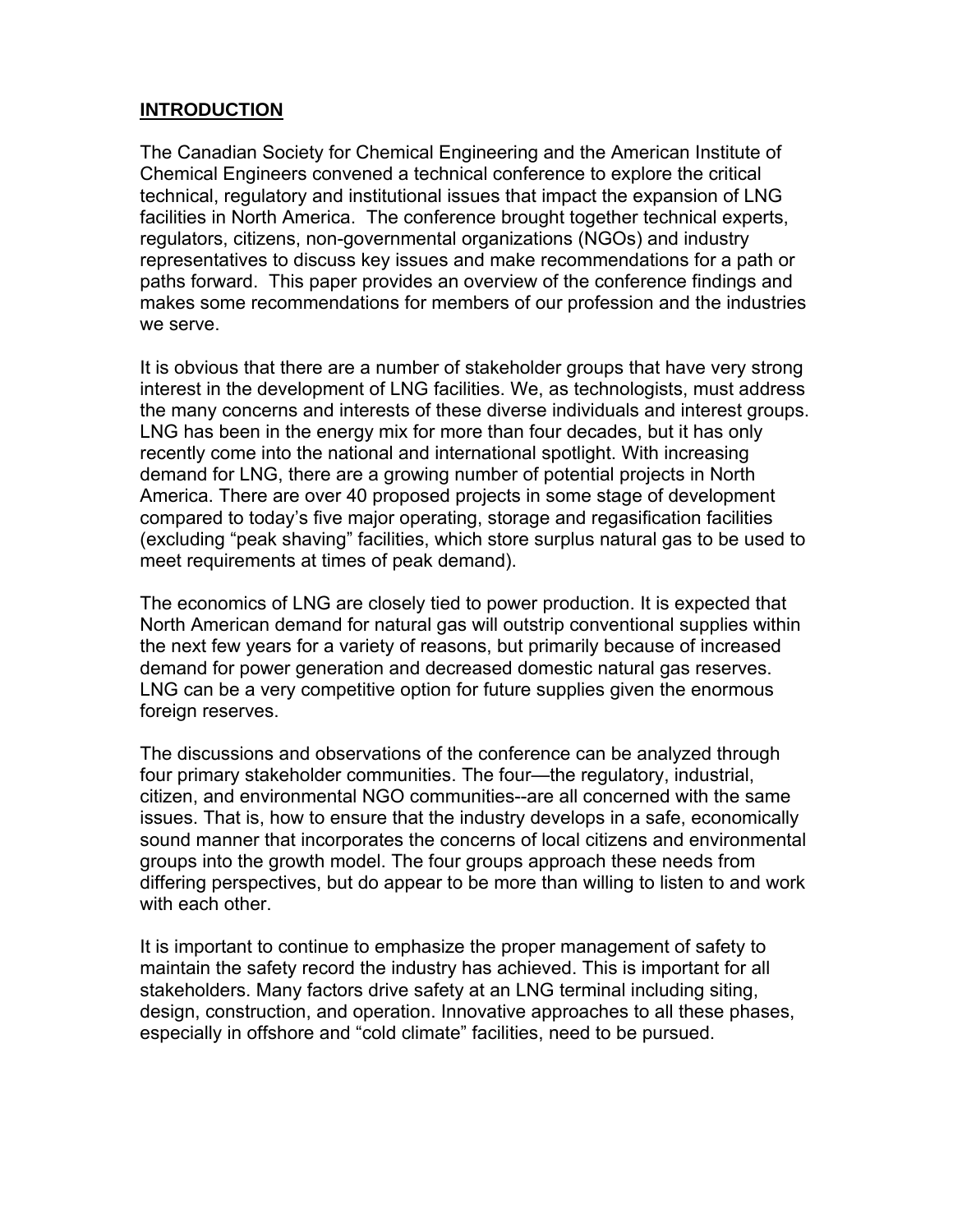# **THE STAKEHOLDER COMMUNITIES**

Understanding the views of the four stakeholder communities represented at the conference will be key to successful LNG development. Some of the key issues and concerns of each group are described briefly below. Because there was only limited representation from some groups and because local issues are often as important as broader concerns, these brief summaries should be considered one, of many, approaches to the challenges ahead.

## **REGULATORY COMMUNITY**

The regulatory community believes that regulations are in place, but that, in some cases, regulation should be harmonized to make the planning and permitting process more efficient, while fully protecting the public. In the United States, there is a well-developed regulatory environment that has been in place for the last three decades, subject to periodic reviews and revision. In Canada, regulations are also in place, but are currently being modified by some of the affected provinces. In Mexico, regulations are in place. However, technical regulations and standards specific to LNG are, in many cases in all three countries, under review or being updated. And, they are, to some degree, location dependent. Outside the U.S., they often incorporate different primary and secondary standards depending on the jurisdiction, so the regulatory framework that has been established may still be subject to modification. This can add to confusion and uncertainty.

Siting an LNG terminal is a costly and lengthy process regardless of the location in North America. Depending on the country, it may require application to two or three jurisdictions and several agencies. The process can easily take up to four years. This is the formal application process. In addition, and at least equally lengthy, is the time to work with the nearby community. Ideally this should start early in the process and recognize that multiple levels of the community need to be approached and their interests must be addressed. This needs to be done on an individual basis as early as possible in the process.

In the regulatory permitting process it is important that the proposer of the facility take into account local land-use patterns, the movement of LNG into the facility, as well as the expectations of the local communities that could be affected by the facility. The public needs to have confidence in the regulatory process and would probably be better served with a uniform set standards and, where politically feasible, uniform regulations. The public is concerned about risk to their communities. Regulations should address this by incorporating risk-based analysis as part of the permitting process where it is not already required. This would also assist industry in that it would provide one set of standards and regulations for planning purposes.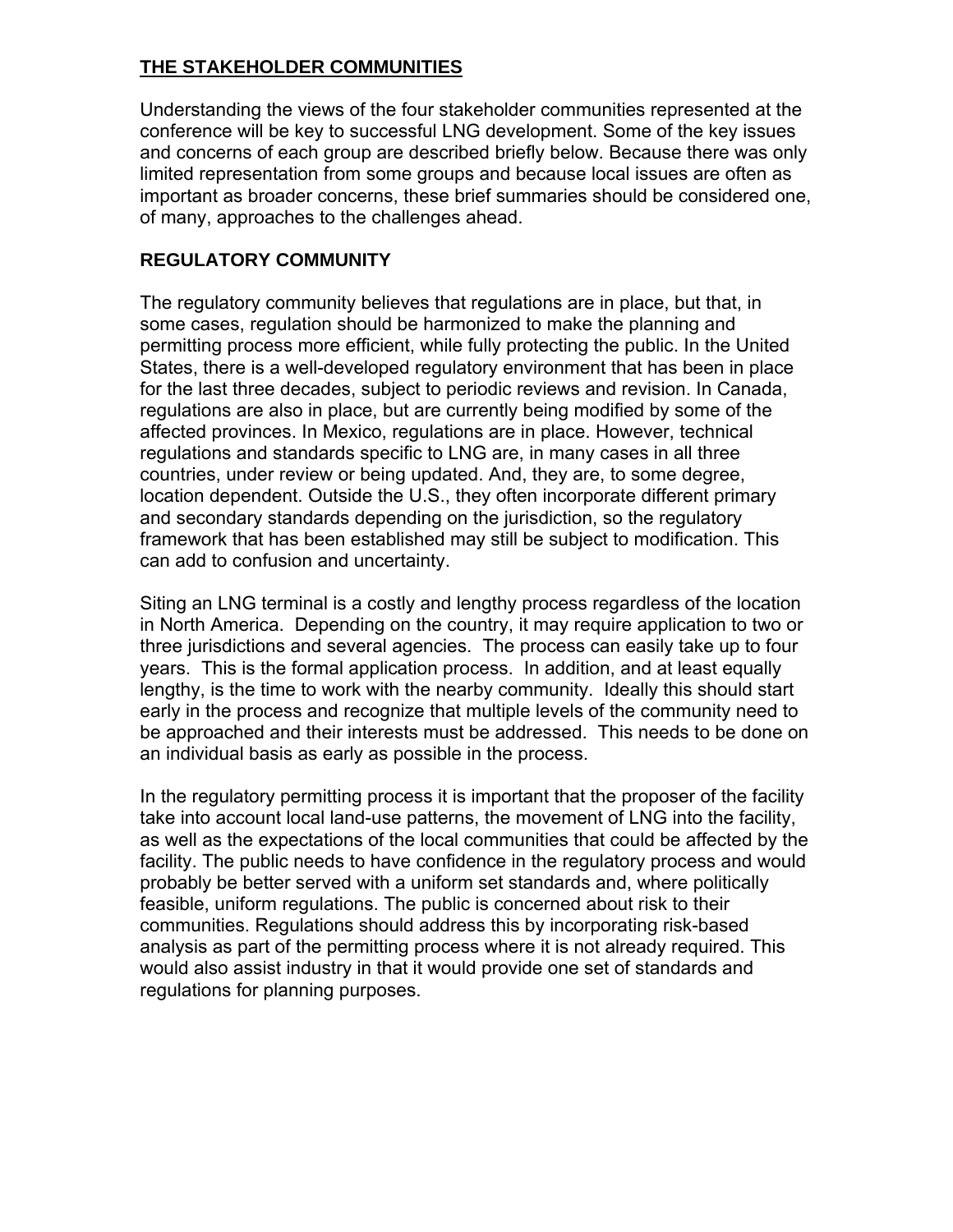## **THE ENVIRONMENTAL NGO COMMUNITY**

The environmental community believes that LNG should be considered part of an overall sustainable energy policy. As such, it feels that it is important to carefully examine the environmental affects of loading, unloading, liquefaction, and regasification in terms of total energy consumption and ecological impact. This conference did not address this totality except in passing. However, it did note that LNG is only a part of the total energy picture and should be examined on a sustainable and total environmental impact basis as part of the overall energy policy discussion.

# **THE LOCAL CITIZEN COMMUNITY**

Local citizens in LNG sending and receiving communities need to be heard and their concerns taken into careful consideration. The conference heard only from receiving citizen groups. It was obvious that local conditions created a wide variation in concerns. These concerns were based on local conditions, the degree to which local groups were involved at an early stage and on a continuing basis, and the degree of technical sophistication. Potentially impacted citizens are, first and foremost, concerned for their safety and quality of life issues. It is critical to the progress of any of these projects that all affected parties are brought into the process at the early planning stages. They need to have available an independent, credible source of information. Citizen groups feel that, at the moment, there is much conflicting information from a variety of sources. This is not good for any of the stakeholders. Facts and dialog, we believe, are among the keys to a successful project.

## **THE INDUSTRIAL COMMUNITY**

The industrial community would like more assurance, at an earlier stage, that if done correctly, the proposed project can be built. At the moment, some believe that too much money and time is at risk before a project can even enter the permitting stage(s). We believe that early, and frequent communication with local stakeholders is one step to providing greater certainty at an early stage. The LNG industry speaks to the excellent safety record of the past 40 years. It is important to continue that safety record because one major accident could severely impact one community and the entire industry. In that light, risk-based decisions founded on sound science are important. Continuous implementation and updating and drills on Process Safety Management procedures (including Incident Response Command Plans that involve the public) should be required.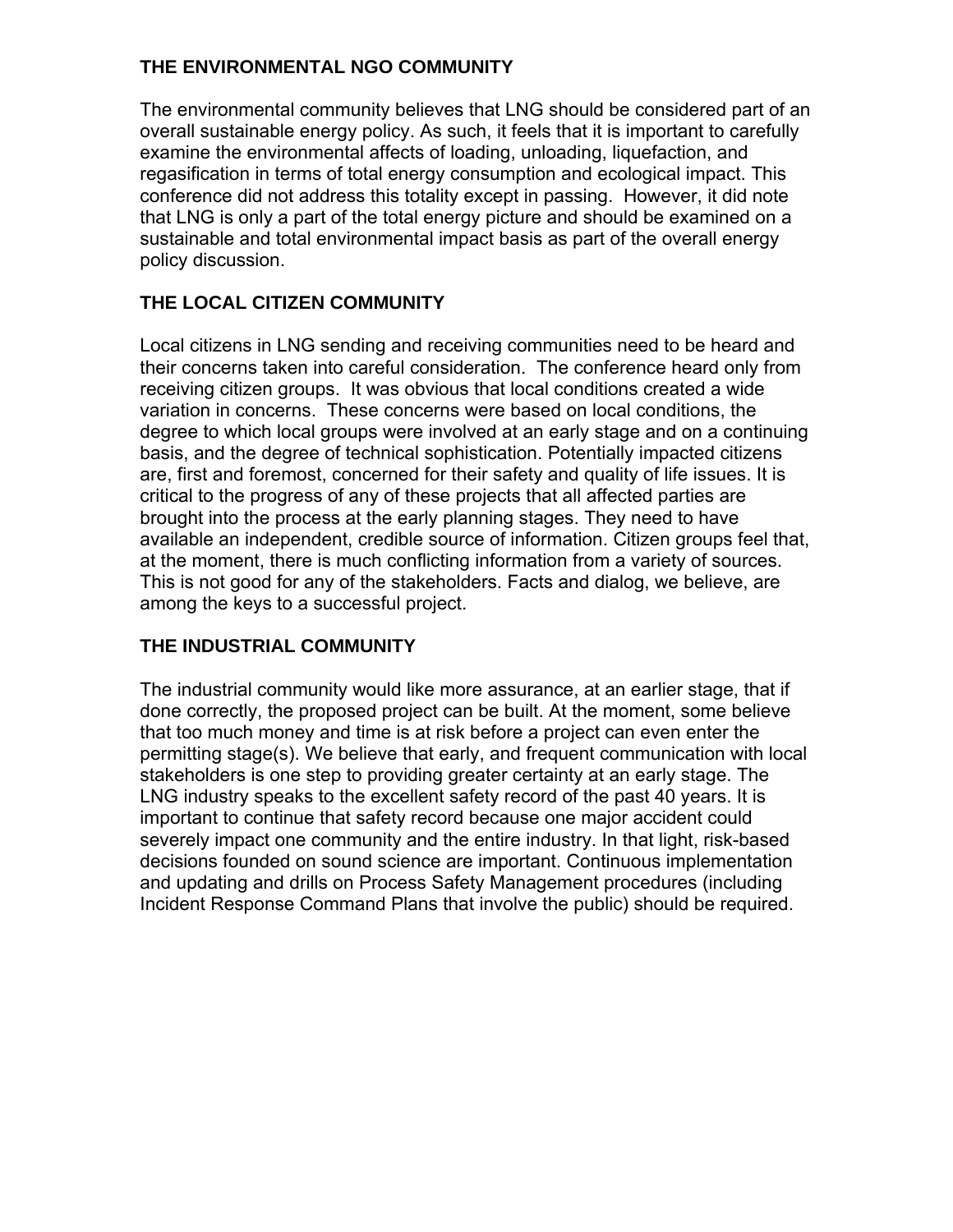# **KEY FINDINGS AND RECOMMENDATIONS**

The major findings of the workshop, together with some major recommendations, are:

#### **Role of LNG in Energy Policy**

- North America will be experiencing an increasing gap between natural gas supply and demand.
- LNG will play an increasingly important role in filling the gap.

### **Regulations / Standards / Guidelines / Permitting**

- Regulations that are protective of people and the environment are in place in the US, Canada, and Mexico.
- These require the development of Emergency Plans prevention, preparedness, response and recovery
- There is a need to harmonize industry standards and, where possible, regulations over North America, for clarity and understanding by all affected parties.
- Process Safety Guidelines from the Center for Chemical Process Safety (CCPS) of the American Institute of Chemical Engineers (AIChE) should be applied to all facilities.
- There needs to be agreement, with leadership from a standards setting body, on risk tolerance or consequence criteria.
- There is a need to incorporate sound land-use planning. It should be the responsibility of the proposer to provide for and incorporate appropriate land use planning and buffer zones, based on sound science.
- Bring in local communities at the earliest possible time.
- Involving the public early and on a continuing basis is essential to success and acceptance.

#### **Emergency Preparedness and Response**

- Plans could be improved by requiring the use of risk-based criteria.
- LNG facilities are similar to chemical and petroleum facilities in terms of catastrophic incident planning.
- Sound Emergency Response Plans based on the Incident Command System Approach should be available for all facilities.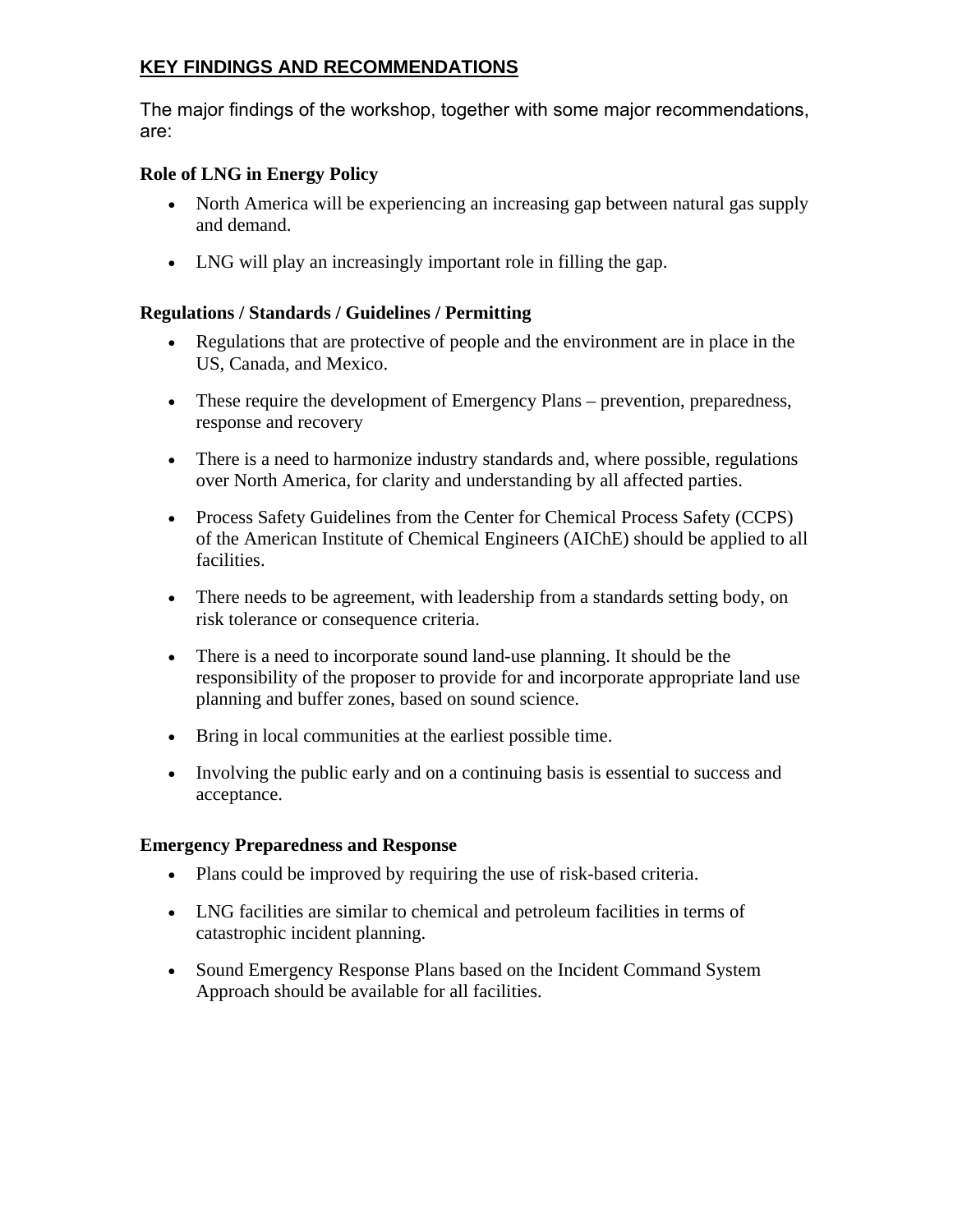#### **Communication of Technology and Risk**

- We need honest, full communication that is understood by non-technical people.
- We need to communicate risk and potential consequences more fully.
- We need credible, independent sources of information

#### **Risk Analysis and Decision Making**

- We need to develop and apply the best science to decision making.
- There is a need to improve the technical basis of consequence analysis.
	- o Models currently used have been validated only with relatively small-scale events, and are believed to be overly conservative in significant ways.
	- o We require large-scale LNG test data to confirm predictive models.
	- o There is little practical experience with the consequences of large LNG releases on water due to a good safety record and limited testing.
- Reliability data for LNG facilities and equipment should be updated by industry.
- Different societal values placed on preventing air pollution versus water pollution drive different design approaches to vaporizing LNG.

#### **Design Considerations**

- Safe LNG system design approaches exist, and new approaches that incorporate inherently safe design continue to be developed.
- Specific storage tank designs depend in part on local conditions, but should provide for full containment to provide a high degree of protection.
- As in any industry, operator (human factor) issues are important.

# **TECHNICAL NEEDS**

The technical and scientific basis for success is mostly in place. The technology is improving as advances are made. For example, much more attention is being paid to security related scenarios and risk assessments. Regulatory requirements and sound operating procedures have led to safe facilities. However, additional work will always be necessary and desirable to ensure that facilities are as up-to-date and safe as possible. In that regard, a number of areas deserve additional attention. These include the more thorough use of human factors engineering in the design of plants and better verification of models through large-scale tests. In the transportation area, a better analysis of onboard ship leaks would provide important added information. Safe LNG system design approaches are in use, but new approaches are being developed and they should be tested and implemented when available.